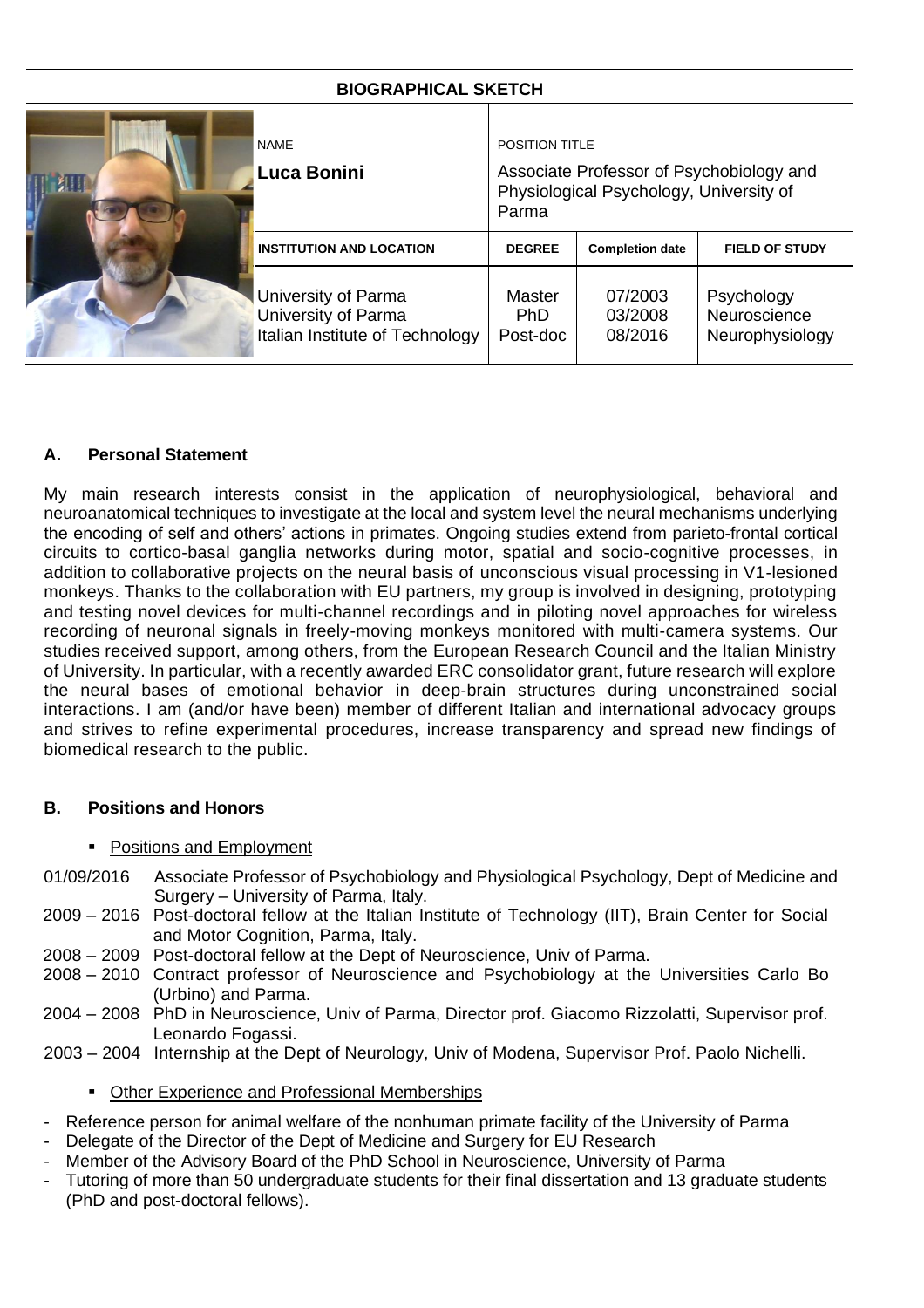- Various training courses on the use of animals in biomedical research (among others: FELASA, ISS, Surgical workshops).
- Member of the Editorial Board of Scientific Reports
- Reviewer for several international peer-reviewed journals, national, EU and international funding agencies
- Member of the Society for Neuroscience (SfN), Società Italiana di Neuroscienze (SINS), Società Italiana di Fisiologia (SIF).
	- **Honors**
- 2018 Italian National Scientific Habilitation to the role of Full Professor of "Pyschobiology and Physiological Psychology".
- 2017 Italian National Scientific Habilitation to the role of Full Professor of "Physiology".
- 2013 Travel award of the Federation of the European Neuroscience Society (FENS).

1999-2003 Prize money as Best Student of the year (for three years) of the course in Psychology.

## **C. Selected Peer-reviewed Publications** *(15 best peer-reviewed recent publications)*

- 1. Ferroni, C.G., Albertini, A., Lanzilotto, M., Livi, A., Maranesi, M., **Bonini, L.** (2021). Local and system mechanisms for action execution and observation in parietal and premotor cortices. *Curr Biol* 6:S0960- 9822(21)00547-9.
- 2. Orban, G.A., Lanzilotto, M., **Bonini, L.** (2021). From observed action identity to social affordances. *Trends Cogn Sci* 25(6):493-505.
- 3. Lanzilotto, M., Maranesi, M., Livi, A., Ferroni, C.G., Orban, G.A., **Bonini, L.** (2020). Stable readout of observed actions from format-dependent activity of monkey's anterior intraparietal neurons. *Proceedings of the National Academy of Sciences* 117(28):16596-16605.
- 4. Albertini, D., Gerbella, M., Lanzilotto, M., Livi, A., Maranesi, M., Ferroni, C.G., **Bonini, L.** (2020). Connectional gradients underlie functional transitions in monkey pre-supplementary motor area. *Progress in Neurobiology*, 184; 101699.
- 5. Lanzilotto, M., Giulia Ferroni, C., Livi, A., Gerbella, M., Maranesi, M., Borra, E., Passarelli, L., Gamberini, M., Fogassi, L., **Bonini, L.**\*, Orban, G.A.\* (2019). Anterior intraparietal area: a hub in the observed manipulative action network. *Cereb Cortex* 29(4):1816-1833. \*Co-senior authors
- 6. Livi, A., Lanzilotto, M., Maranesi, M., Fogassi, L., Rizzolatti, G., **Bonini, L.** (2019). Agent-based representations of objects and actions in the monkey pre-supplementary motor area. *Proceedings of the National Academy of Sciences* 116(7):2691-2700.
- 7. Bruni, S., Gerbella, M., **Bonini, L.**, Borra, E., Coudé, G., Ferrari, P.F., Fogassi, L., Maranesi, M., Rodà, F., Simone, L., Serventi, F.U., Rozzi, S. (2018). Cortical and subcortical connections of parietal and premotor nodes of the monkey hand mirror neuron network. *Brain Struct Funct* 223(4):1713-1729.
- 8. Maranesi, M., Livi, A., **Bonini, L.** (2017) Spatial and viewpoint selectivity for others' observed actions in monkey ventral premotor mirror neurons. *Sci Rep*. 7(1):8231
- 9. **Bonini, L.** (2017) The extended mirror neuron network: anatomy, origin, and functions. *Neuroscientist* 23(1):56-57.
- 10. Lanzilotto, M., Livi, A., Maranesi, M., Gerbella, M., Barz, F., Ruther, P., Fogassi, L., Rizzolatti, G., **Bonini, L.** (2016) Extending the cortical grasping network: pre-supplementary motor neuron activity during vision and grasping of objects. *Cereb Cortex* 26(12):4435-4449.
- 11. Pothof, F., **Bonini, L.**, Lanzilotto, M., Livi, A., Fogassi, L., Orban, G.A., Paul, O., Ruther, P. (2016) Chronic neural probe for simultaneous recording of single-unit, multi-unit, and local field potential activity from multiple brain sites. *J Neural Eng*. 13(4):046006.